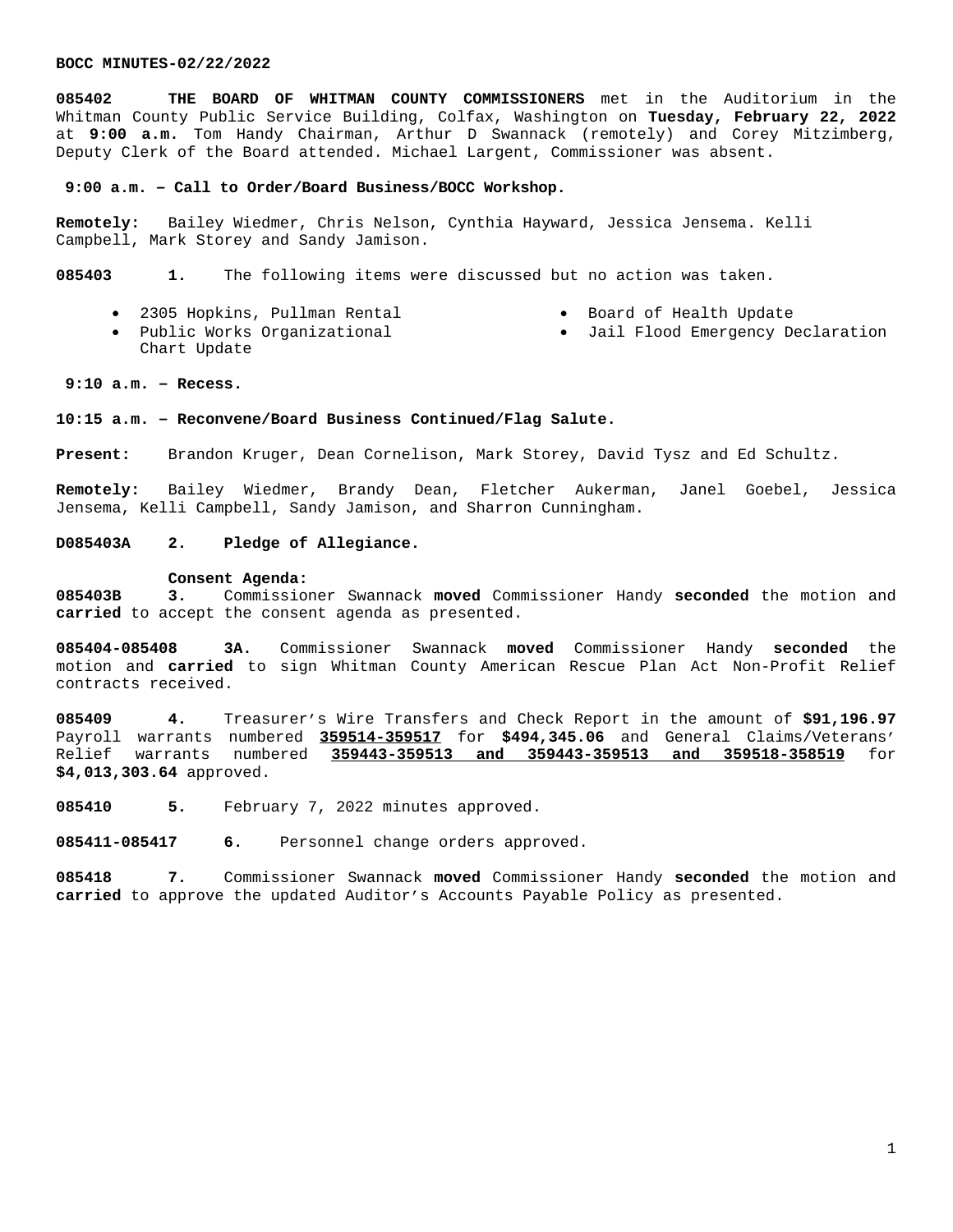# BEFORE THE BOARD OF WHITMAN COUNTY COMMISSIONERS

RESOLUTION NO. In the Matter of Adopting  $\rightarrow$ An updated Accounts Payable Policy )

WHEREAS, the proper operation of government requires that a uniform process be in place for the accounts payable prepared by the County Auditor's Office for all County departments to ensure proper internal controls.

NOW, THEREFORE, BE IT HEREBY RESOLVED that the attached updated Accounts Payable Policy be adopted.  $2$ and

Dated at Colfax, Washington this 7<sup>th</sup> Day of February, 2022 and effective as of February 1, 2022.

> BOARD OF COUNTY COMMISSIONERS OF WHITMAN COUNTY, WASHINGTON

لححا Tom Handy, Chairma

Arthur D Swannack, Commissioner

Michael Largent, Commissioner

**ABSENT** 

ATTEST:

preis

Clerk of the Board

**085419 8.** Commissioner Swannack **moved** Commissioner Handy **seconded** the motion and **carried** to approve a credit card request for Fletcher Aukerman in the amount of \$5,000.00.

**085420 9.** Commissioner Swannack **moved** Commissioner Handy **seconded** the motion and **carried** to approve the Health Department's Signature Delegation Authorization.

**085421 10.** Commissioner Swannack **moved** Commissioner Handy **seconded** the motion and **carried** to approve the Countywide Petty Cash fund revision adding Superior Court.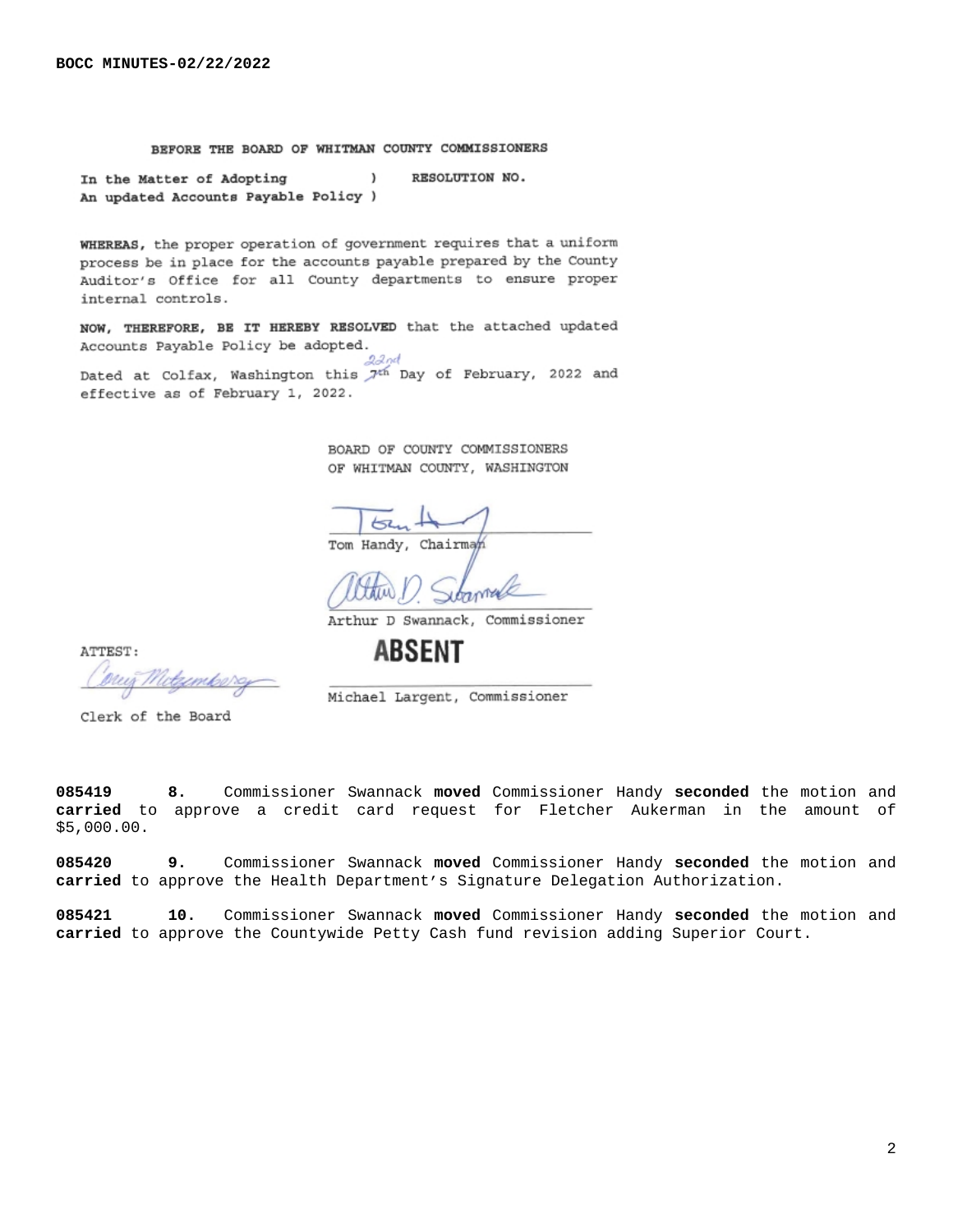# **RESOLUTION NO. 085421 BEFORE THE BOARD OF WHITMAN COUNTY COMMISSIONERS**

WHEREAS, the Board of Whitman County Commissioners met in regular session on the **18th** day of **January 2022**; and,

WHEREAS, the Board of County Commissioners for Whitman County, State of Washington, recognizes the need and requirement of regulating the various petty cash/cash drawer, petty cash stamp, revolving cash and advance travel accounts in all county funds; and,

WHEREAS, responsibility for the various petty cash/cash drawer, petty cash stamp, revolving cash and advance travel accounts must be entrusted to specific individuals.

NOW, THEREFORE, BE IT HEREBY RESOLVED the following are the revised petty cash/cash drawer, petty cash stamp, revolving cash and advance travel accounts for Whitman County:

## **PETTY CASH/CASH DRAWER, PETTY CASH STAMP, REVOLVING CASH AND ADVANCE TRAVEL ACCOUNTS**

| FUND#                  |                         | <b>ACCOUNT # FUND NAME</b>                                                                       | <b>CUSTODIAN</b>   |              | AMOUNT SUB-TOTAL | <b>TOTAL</b> |
|------------------------|-------------------------|--------------------------------------------------------------------------------------------------|--------------------|--------------|------------------|--------------|
|                        |                         |                                                                                                  |                    |              |                  |              |
| 001.000.000 111.70.02  |                         | <b>CURRENT EXPENSE PETTY CASH/CASH DRAWER ACCOUNTS</b><br>Public Health-Colfax-Fiscal Petty Cash | Chris Skidmore     | \$<br>70.00  |                  |              |
| 001.000.000 111.70.03  |                         | District Court-Colfax                                                                            | Marlynn Markley    | \$<br>50.00  |                  |              |
| 001.000.000 111.70.04  |                         | Parks & Recreation-Colfax Office                                                                 | Rachel Lewis       | \$<br>100.00 |                  |              |
| 001.000.000 111.70.05  |                         | Auditor-Colfax-Auto Licensing                                                                    | Sandra Jamison     | \$<br>300.00 |                  |              |
| 001.000.000 111.70.09  |                         | Prosecutor                                                                                       | Kristina Cooper    | \$<br>100.00 |                  |              |
| 001.000.000 111.70.13  |                         | Clerk                                                                                            | Jill Whelchel      | \$<br>100.00 |                  |              |
| 001.000.000 111.70.15  |                         | <b>Developmental Services</b>                                                                    | Rachel Lewis       | \$<br>25.00  |                  |              |
| 001.000.000 111.70.021 |                         | Public Health-Colfax-Front Desk                                                                  | Noel Christiansen  | \$<br>140.00 |                  |              |
| 001.000.000 111.70.023 |                         | Public Health-Pullman-Petty Cash                                                                 | Chris Skidmore     | \$<br>199.00 |                  |              |
| 001.000.000 111.70.024 |                         | Public Health-Pullman-Front Desk                                                                 | Meghan Johns       | \$<br>70.00  |                  |              |
| 001.000.000 111.70.031 |                         | District Court-Pullman                                                                           | Kris Thompson      | \$<br>50.00  |                  |              |
| 001.000.000 111.70.041 |                         | Parks & Recreation-Kamiak Butte                                                                  | Laura Bloomfield   | \$<br>25.00  |                  |              |
| 001.000.000 111.70.042 |                         | Parks & Recreation-Wawawai                                                                       | Dave Mahan         | \$<br>25.00  |                  |              |
| 001.000.000 111.70.052 |                         | Auditor-Colfax-Legal Filing                                                                      | Sandra Jamison     | \$<br>200.00 |                  |              |
| 001.000.000 111.70.21  |                         | Treasurer                                                                                        | Chris Nelson       | \$1,250.00   |                  |              |
| 001.000.000 111.77.20  |                         | <b>Superior Court</b>                                                                            | Lorena Lynch       | \$100.00     |                  |              |
|                        |                         | Sub-Total Current Expense Petty Cash/Cash Drawer Accounts                                        |                    |              | \$2,804.00       |              |
|                        |                         |                                                                                                  |                    |              |                  |              |
|                        |                         | <b>OTHER FUNDS PETTY CASH/CASH DRAWER ACCOUNTS</b>                                               |                    |              |                  |              |
| 106.240.000 111.70.07  |                         | <b>Extension-Publications</b>                                                                    | Catherine Wigen    | \$<br>50.00  |                  |              |
| 110.400.000 111.70.10  |                         | Public Works-County Road                                                                         | Brandon Johnson    | \$<br>150.00 |                  |              |
| 126.050.000 111.70.23  |                         | Treasurer's Tax Foreclosure                                                                      | Chris Nelson       | \$4,500.00   |                  |              |
| 400.400.000 111.70.17  |                         | Solid Waste-Landfill                                                                             | David Nails        | \$<br>400.00 |                  |              |
|                        |                         | Sub-Total Other Funds Petty Cash/Cash Drawer Accounts                                            |                    |              | \$5,100.00       |              |
|                        |                         | TOTAL ALL FUNDS PETTY CASH/CASH DRAWER ACCOUNTS                                                  |                    |              |                  | \$7,904.00   |
|                        |                         |                                                                                                  |                    |              |                  |              |
|                        |                         | <b>CURRENT EXPENSE PETTY CASH STAMP ACCOUNTS</b>                                                 |                    | \$           |                  |              |
| 001.000.000 111.77.09  |                         | Prosecutor                                                                                       | Kristina Cooper    | 100.00       |                  |              |
|                        |                         | Sub-Total Current Expense Petty Cash Stamp Accounts<br>TOTAL ALL FUNDS PETTY CASH STAMP ACCOUNTS |                    |              | \$<br>100.00     | \$<br>100.00 |
|                        |                         |                                                                                                  |                    |              |                  |              |
|                        |                         | <b>REVOLVING CASH ACCOUNTS</b>                                                                   |                    |              |                  |              |
| 127.140.000 111.77.25  |                         | Sheriff's-Drug Task Force                                                                        | <b>Brett Myers</b> | \$30,000.00  |                  |              |
|                        |                         | Sub-Total Other Funds Revolving Cash Accounts                                                    |                    |              | \$30,000.00      |              |
|                        |                         | TOTAL ALL FUNDS REVOLVING CASH ACCOUNTS                                                          |                    |              |                  | \$30,000.00  |
|                        |                         |                                                                                                  |                    |              |                  |              |
|                        |                         | <b>ADVANCE TRAVEL ACCOUNTS</b>                                                                   |                    |              |                  |              |
|                        | 999.000.000 111.00.9706 | Treasurer-Advance Travel                                                                         | Chris Nelson       | \$15,000.00  |                  |              |
|                        |                         | Sub-Total Current Expense Advance Travel Accounts                                                |                    |              | \$15,000.00      |              |
|                        |                         | TOTAL ALL FUNDS ADVANCE TRAVEL ACCOUNTS                                                          |                    |              |                  | \$15,000.00  |
|                        |                         | TOTAL ALL FUNDS PETTY CASH/CASH DRAWER, PETTY CASH STAMP,                                        |                    |              |                  |              |
|                        |                         | <b>REVOLVING CASH AND ADVANCE TRAVEL ACCOUNTS</b>                                                |                    |              |                  | \$53,004.00  |
|                        |                         |                                                                                                  |                    |              |                  |              |
|                        |                         |                                                                                                  |                    |              |                  | 3            |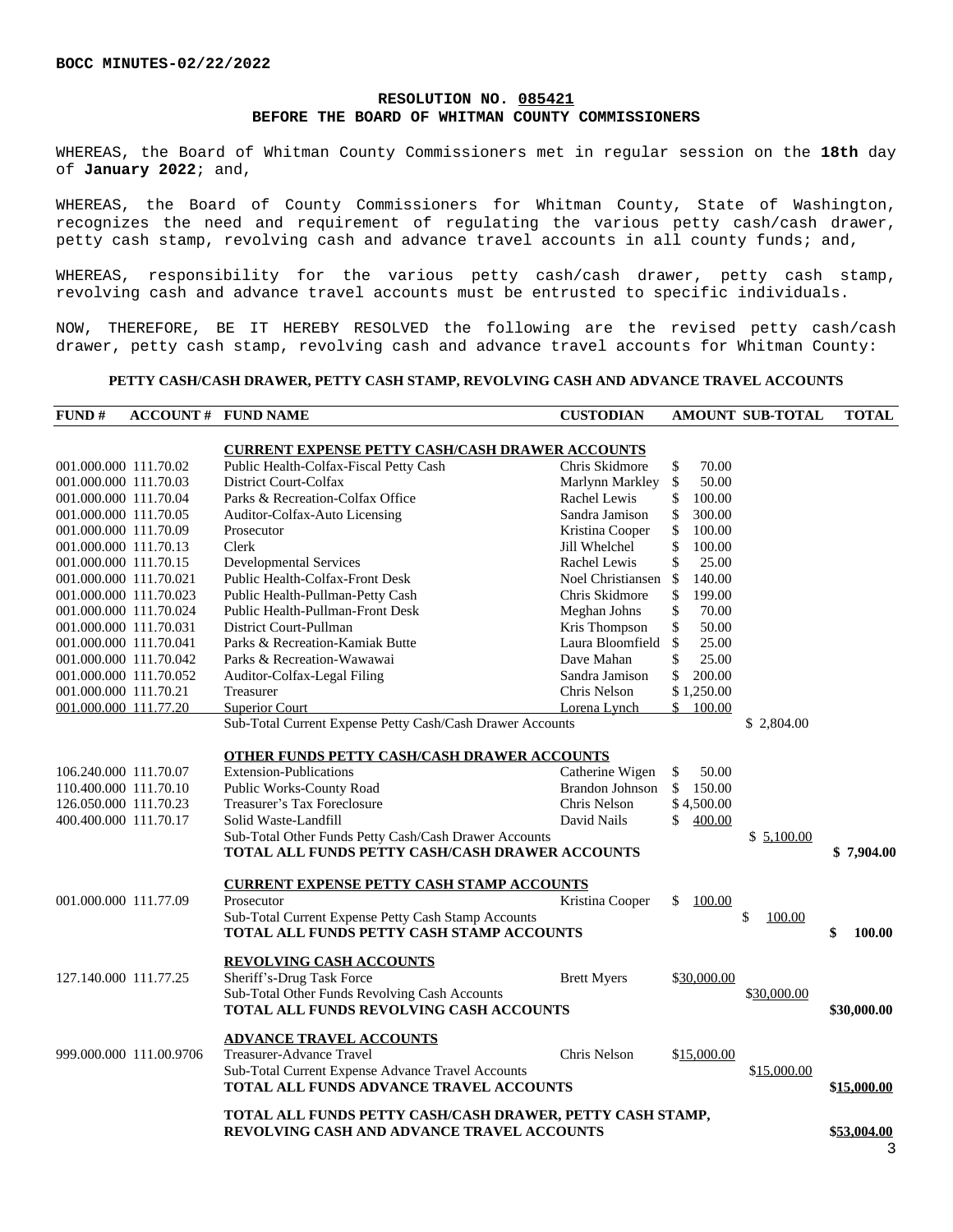Dated this this 14th day of February 2022 and effective as of this date.

 BOARD OF COUNTY COMMISSIONERS OF WHITMAN COUNTY, WASHINGTON

ATTEST: Tom Handy, Chairman and Chairman and Chairman and Chairman and Chairman and Chairman and Chairman and Chairman and Chairman and Chairman and Chairman and Chairman and Chairman and Chairman and Chairman and Chairman

\_\_\_\_\_\_\_\_\_\_\_\_\_\_\_\_\_\_\_\_\_\_\_\_\_\_\_\_\_

Maribeth Becker, CMC and the Swannack, Commissioner

Deputy Clerk of the Board Michael Largent, Commissioner

Clerk of the Board BY: Corey Mitzimberg  $\blacksquare$ 

**085422 11.** Commissioner Swannack **moved** Commissioner Handy **seconded** the motion and **carried** to sign the Homeland Security Grant Program (HSGP), Washington State and Spokane County Emergency Management (HGSP) SCEM 2119 Grant Signature Form and approve the County Grant Application Data Form for HGSP SCEM 2119.

\_\_\_\_\_\_\_\_\_\_\_\_\_\_\_\_\_\_\_\_\_\_\_\_\_\_\_\_\_ \_\_\_\_\_\_\_\_\_\_\_\_\_\_\_\_\_\_\_\_\_\_\_\_\_\_\_\_\_

**0854223 12.** The regular meeting was recessed and the hearing convened by the Chairman for an update to the Water Conservancy Board.

Water Conservatory Board Member, Ed Shultz addressed the Board stating reducing the number of board members from five to three will improve efficiency for the Water Conservancy Board with the education requirements and quorums. He also said that recruiting new members has been difficult.

Water Conservancy Board member David Tysz shared he is leaving as a regular member and will be available as an alternate member as needed. Mr. Schultz commented he is appreciative of Mr. Tysz offer and welcomes Mr. Tysz as an alternate.

There being no further comments the hearing was adjourned and the regular meeting reconvened.

**085424 13.** Commissioner Swannack **moved** Commissioner Handy **seconded** the motion and **carried** to approve an ordinance revising the Whitman County Code Chapter 9.50 reducing the composition of the Water Conservatory Board.

## **ORDINANCE NO. 085424**

# **BEFORE THE BOARD OF WHITMAN COUNTY COMMISSIONERS WHITMAN COUNTY CODE, TITLE 9, CHAPTER 9.50 IN THE MATTER OF REVISING THE WHITMAN COUNTY WATER CONSERVANCY BOARD**

WHEREAS, SHB 1272 authorized the establishment of local water conservancy boards comprised of three (3) members to expedite the administrative process for uncontested water transfers diverted or proposed to be diverted; and,

WHEREAS, on June 19, 2000, after a public hearing, Ordinance #056748 was adopted establishing the Whitman County Water Conservancy Board as a three (3) member board.

WHEREAS, amendments to the statute during the 2001 legislative session authorized a revision to membership for Water Conservancy Boards as a three (3) or five (5) member board.

WHEREAS, on March 18, 2002, after a public hearing, Ordinance #059415 was adopted revising the composition of the Whitman County Water Conservancy Board from a three (3) to a five (5) member board.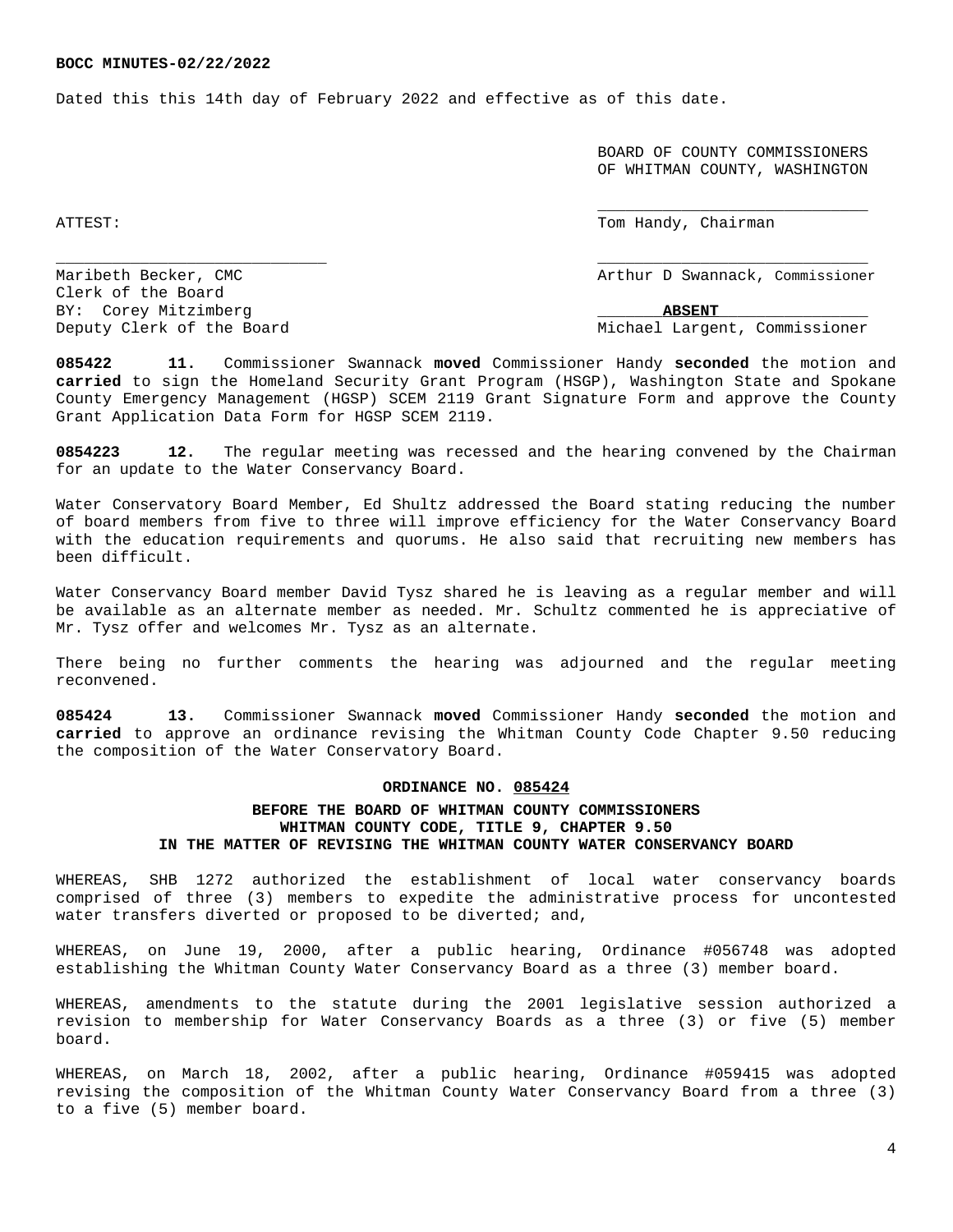WHEREAS, on January 12, 2022, the Water Conservancy Board requested the Whitman County Commissioners to once again revise the composition of the board from a five (5) member to a three (3) member board.

WHEREAS, on this date, after an advertised public hearing to receive public testimony on revising the composition of the existing Whitman County Water Conservancy Board, the Whitman County Commissioners deemed this action to be in the best interest of Whitman County.

NOW, THEREFORE, BE IT HEREBY RESOLVED the Whitman County Water Conservancy Board is revised to function within the geographical borders of Whitman County, exercising administrative powers enumerated within RCW Title 90 and the attached bylaws as a three (3) member board.

Dated this 22nd day of February, 2022.

BOARD OF COUNTY COMMISSIONERS OF WHITMAN COUNTY, WASHINGTON

\_\_\_\_\_\_\_\_\_\_\_\_\_\_\_\_\_\_\_\_\_\_\_\_\_\_\_\_\_

Clerk of the Board

ATTEST: Tom Handy, Chairman

Maribeth Becker, CMC and the commissioner of the Arthur D Swannack, Commissioner

BY: Corey Mitzimberg **ABSENT** 

Deputy Clerk of the Board Michael Largent, Commissioner

# **WHITMAN COUNTY WATER CONSERVANCY BOARD BY-LAWS WHITMAN COUNTY CODE TITLE 9 CHAPTER 9.50**

\_\_\_\_\_\_\_\_\_\_\_\_\_\_\_\_\_\_\_\_\_\_\_\_\_\_\_\_\_ \_\_\_\_\_\_\_\_\_\_\_\_\_\_\_\_\_\_\_\_\_\_\_\_\_\_\_\_\_

#### **SECTIONS:**

| 9.50.010 | AUTHORIZATION FOR WHITMAN COUNTY CONSERVANCY BOARD |
|----------|----------------------------------------------------|
| 9.50.020 | WATER BOARD PURPOSE AND OBJECTIVE                  |
| 9.50.030 | WATER BOARD FORMATION AND ADMINISTRATIVE AUTHORITY |
| 9.50.040 | WATER BOARD OPERATIONS                             |
| 9.50.050 | AMENDMENTS TO BYLAWS                               |
| 9.50.060 | EFFECTIVE DATE                                     |

## **9.50.010 Authorization for Whitman County Conservancy Board.**

**A.** As approved by **Ordinance No. 056748** and amended by **Ordinance 059415** of the Whitman County Commissioners, the Whitman County Water Conservancy Board (hereafter referred to as the Water Board) was established as a public corporate and political body, and a separate unit of local government in Washington State, as authorized under RCW Title 90. Conduct and operations of the Water Board shall be in compliance with RCW Title 90 and is subject to review by the Director of the Washington State Department of Ecology.

#### **9.50.020 Water Board Purpose and Objective.**

- **A.** The Water Board shall expedite the administrative process for non-contested and voluntary water transfers among water right holders and shall convey greater operational control to local water managers and water right holders.
- **B.** Voluntary water transfers between users can re-allocate water use in a manner that will result in more efficient applications of water resources to reduce water shortages, to save capital outlays, to reduce development costs, and to provide an incentive for investment in water conservation efforts by water right holders.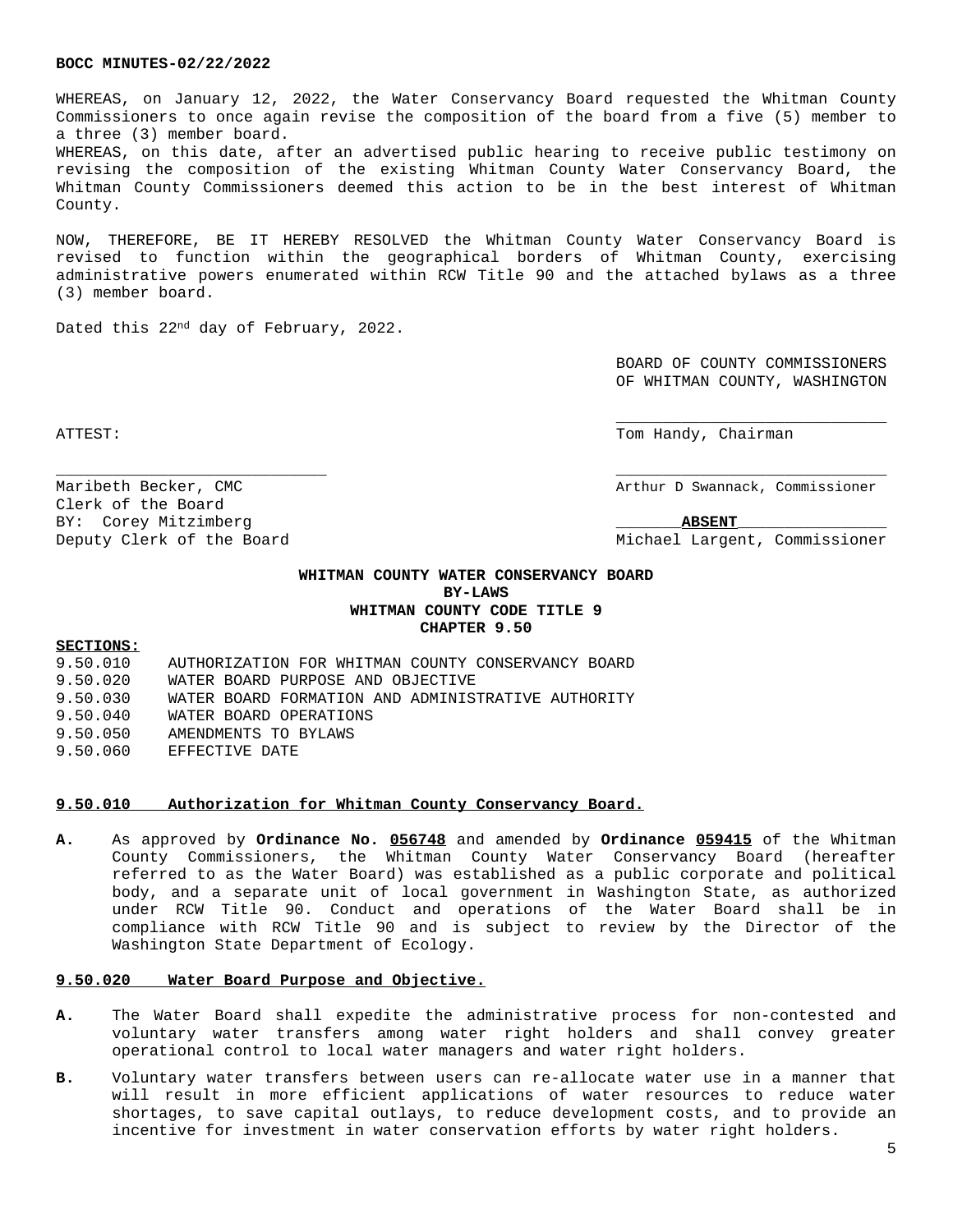## **9.50.030 After Board Formation and Administrative Authority.**

- **A.** The Whitman County Water Conservancy Board is formed under legislative authority by Ordinance of the Whitman County Commissioners and which specifies the need for a Water Board within the county area.
- **B.** The Water Board shall consist of three (3) Commissioners appointed by the Whitman County Commissioners to serve six (6) year terms with an initial Water Board Chairman designated by the Whitman County Commissioners. The terms for initial appointments to the Water Board shall be staggered to serve as two, four, and sixyear terms respectively, from the date of appointment. Water Board appointments shall be at the discretion of the Whitman County Commissioners and shall not be limited to water right holders petitioning for Board formation; however, the County Commissioners must ensure that individual water right holders who divert water for use within the county are represented on the Water Board.
- **C.** The Whitman County Commissioners may elect to appoint to the Water Conservancy Board an alternate member who shall fulfill all requirements of the principal Water Board members but shall have no right to vote or participate in decision making unless a principal Board member through written notice indicates an inability to attend and participate in decision making, whereupon the alternate may act in such Water Board members place. The Whitman County Commissioners may determine the term of the alternate Board member.
- **D.** Appointments to the Water Board shall be from legal residents of Whitman County. The Water Board Commissioners shall serve without compensation.
- **E.** Water Board Commissioners may not participate in Water Board decisions to approve water transfers until they have successfully completed the necessary training related to water transfers within the state as provided by and mandated by the Washington State Department of Ecology.
- **F.** The Water Board constitutes an independently funded entity and may provide for its own funding as determined by the Water Board Commissioners. The Water Board may accept grants or stipends; may adopt fees for processing applications for transfers of water rights; and, may provide for funding under other lawful means as approved by the Water Board. The Water Board may not impose taxes or acquire property by the exercise of eminent domain.
- **G.** The Water Board may acquire, purchase, hold lease, manage, occupy, and sell real and personal property or interest therein; may enter into and perform all necessary contracts; may enter into contracts with or appoint necessary agents for professional services; may perform lawful acts required to carry out its management obligations; and, may sue or be sued.
- **H.** The Water Board will determine a schedule for meetings and the conduct of business with notice of meetings published within county newspapers. Water Board activities are subject to the Open Public Meetings Act under Title 42 RCW.

# **9.50.040 Water Board Operations.**

**A.** The Water Board provides a water transfer exchange through which water right holders may seek a formal water right transfer of all or part of their legitimately established water right. The Water Board may review water transfer proposals that involve all types of water transfers, such as intra-and inter-sector transfers (within or between different beneficial uses); short-term or long-term transfers (leases); or permanent water transfers, but is not limited to surface or ground water rights, permanent or seasonal. The Water Board may approve transfers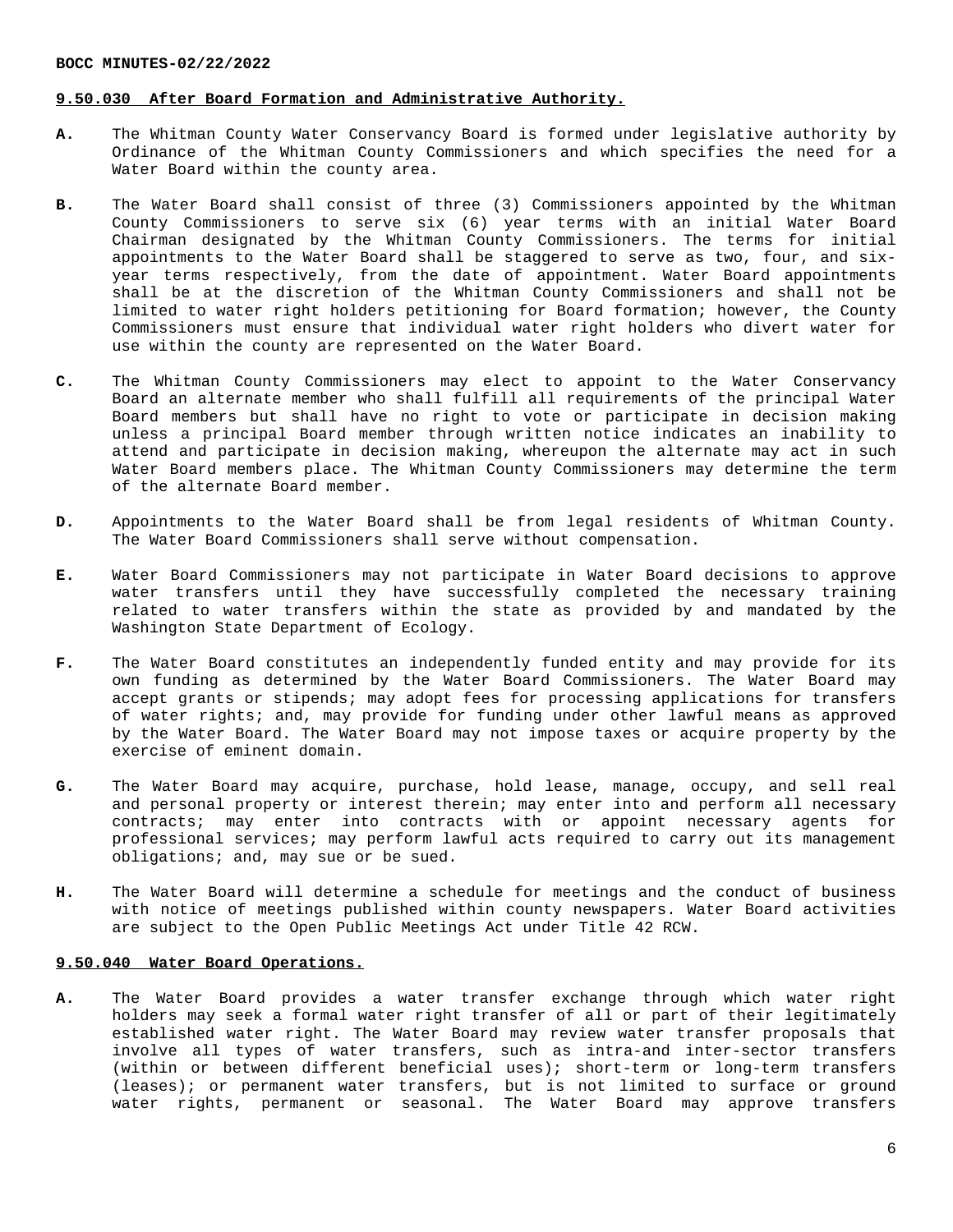involving a change in place of use, point of diversion or withdrawal, purposes of use, and quantity permitted.

- **B.** The Water Board may approve the transfer of a water right or claim filed under Title 90 RCW that has not been adjudicated. Neither the Water Board's approval of a transfer, nor the Director's (DOE) approval of the Water Board's action constitutes an adjudication of the validity, priority, or quantity of the transferor's water right; and, such approval does not preclude or prejudice a subsequent challenge to the transferor's water right.
- **C.** The Water Board shall maintain and publish all information made available to it concerning water rights listed with the Water board and concerning application to the Water board for approval of a water transfer functioning as an open water exchange.
- **D.** Application to the Water Board for water transfer shall be made on a form provided by, and/or reviewed by, the Washington State Department of Ecology and shall contain such information as deemed necessary or required by the Water Board in order to act upon the application. The application shall include, but not be limited to, information sufficient to establish to the Water Board's satisfaction the transferor's right to the quantity of water being transferred; a description of any applicable limitations on the right to use water, including the point of diversion or withdrawal; place of use; source of supply; purpose of use; quantity of use permitted; time of use; and, period of use.
- **E.** The transferor and transferee of any proposed water transfer may apply to the Water Board for approval of the transfer of the proposed water to be transferred if it is currently diverted or used within Whitman County; or, if it would be used within Whitman County with transfer approval. In case of a proposed water transfer in which water that is currently being used within Whitman county would be diverted to outside of the geographic boundaries of the county, the Water Board shall hold a public hearing within the county of the proposed diversion. The Water Board shall provide for prominent publication of notice of such hearings in the county newspaper for the purpose of affording an opportunity for interested persons to comment on the transfer proposal.
- **F.** With the filing of an application to the Water Board, the Water Board shall publish notice of the filing in county newspapers and send notice to the Director of the Washington State Department of Ecology. Any person or entity may submit comments to the Water Board concerning the notice of the water transfer application.
- **G.** Any water right holder claiming detriment or injury (impairment) to an existing water right as a result of a proposed water transfer may formally intervene in the application process before the Water Board. When detriment or injury is claimed, the Water Board shall hold a formal public hearing concerning the transfer. The Water Board shall receive, or request from the party claiming injury, such evidence, as it deems necessary to determine the validity of the claim of impairment. If the Water Board determines that the claim of impairment is valid, then it may in its discretion deny approval of the water transfer, unless the applicant and the impaired party agree on a solution mutually acceptable to applicant and impaired party and approved by the Water Board.
- **H.** If a majority of the Water Board determines that an application is complete following review, and that the transfer can be made without impairment to existing water rights, the Water Board shall issue an applicant a certificate approving the transfer subject to review by the Director of the Washington State Department of Ecology.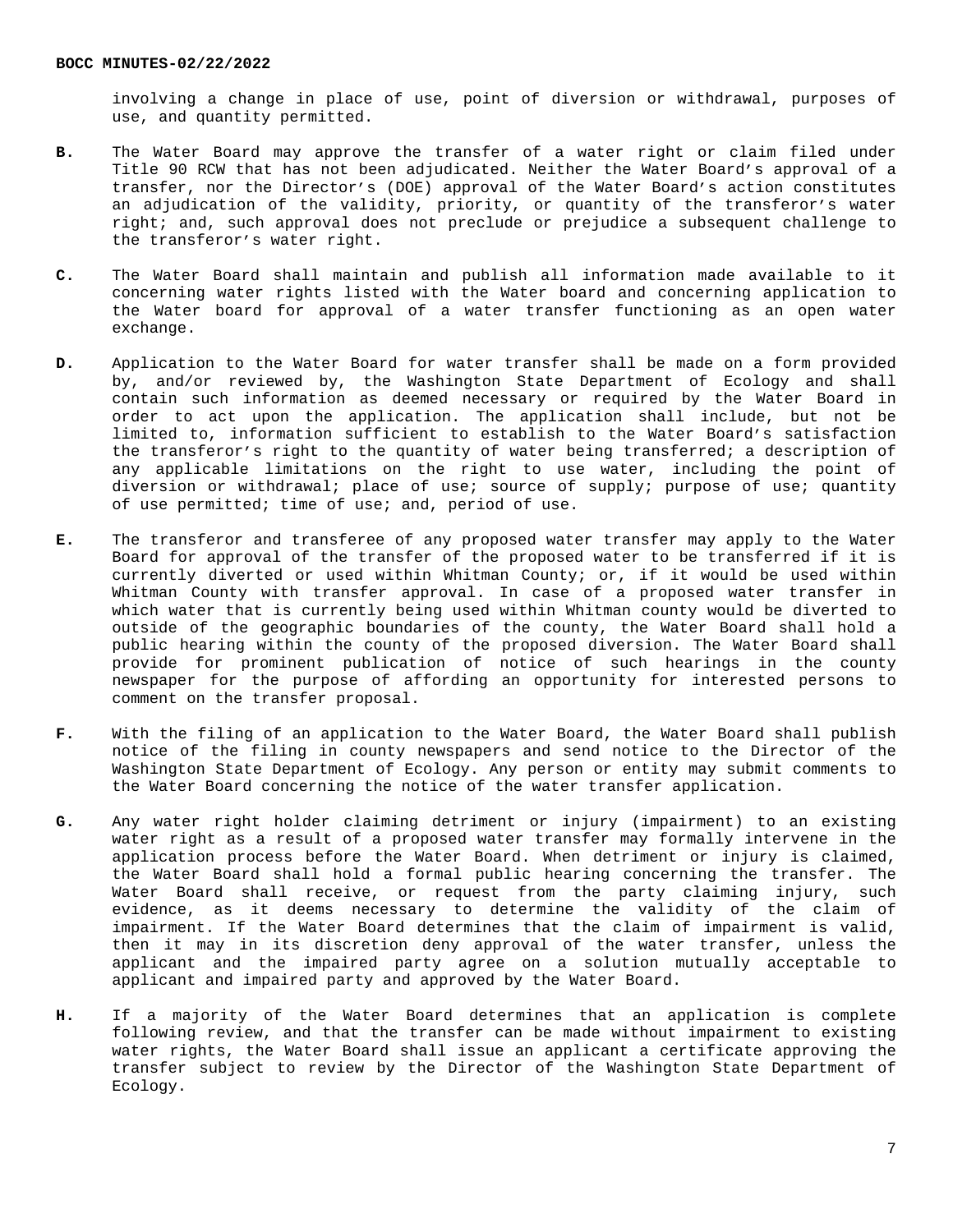- **I.** If the Water Board approves a water right application that is formally challenged as creating an impairment under the Water Board's review process, then the Water Board shall submit notice by mail to the party claiming impairment of the Water Board's action; and, the Water Board shall inform the party claiming impairment of the right to appeal the Water Board's decision before the Director of the Washington State Department of Ecology.
- J. When a transfer is approved by the Water Board, the Water Board shall submit a copy of the certificate conditionally approving the transfer and of the record of decision (ROD), which summarizes the information, and findings on which the Water Board based their decision to the Director of the Washington State Department of Ecology. The Director has forty-five (45) days in which to take action for approval or denial of the certificate. If no action is taken by the conclusion of the fortyfive day period, the Water Board's decision is final.
- **K.** A Water Board Commissioner, who has an ownership interest in a water right subject to an application for transfer before the Water Board, shall not participate directly in the review process or in the Water Board's certificate decision. A Water Board Commissioner who is an employee of a public or private water purveyor that has an ownership interest in a water right subject to an application for transfer before the Water Board shall not participate directly in the review process or in the Water Board's certificate decision.
- **L.** The Water Board will keep a complete record of water transfer filings, and associated documents and information described in the above sections, at the Whitman Conservation District Offices located in Colfax, Washington; and, it will provide a copy of the same record to the appropriate regional office of the Department of Ecology.

# **9.50.050 Amendments to the Bylaws.**

**A.** These bylaws may be altered, amended, or repealed by a majority of the Water Board at a regular or special meeting of the Water Board, subject to final approval by the Whitman County Board of Commissioners and subject to review by the Director of the Washington State Department of Ecology.

# **9.50.060 Effective Date.**

- **A.** These bylaws are subject to review by the Director of the Washington State Department of Ecology within fort-five days following receipt of the bylaws and the county's ordinance forming the Water Board.
- **B.** These bylaws shall be effective upon notification of review completion by the Washington State Department of Ecology but in no event not later than the allowed forty-five day period.
- **C.** These bylaws are subject to approval by the Whitman County Board of Commissioners and by the initiating Water Board.

\_\_\_\_\_\_\_\_\_\_\_\_\_\_\_\_\_\_\_\_\_\_\_\_\_\_\_\_\_ \_\_\_\_\_\_\_\_\_\_\_\_\_\_\_\_\_\_\_\_\_\_\_\_\_\_\_\_\_

DATED: February 22, 2022 BOARD OF COUNTY COMMISSIONERS OF WHITMAN COUNTY, WASHINGTON

\_\_\_\_\_\_\_\_\_\_\_\_\_\_\_\_\_\_\_\_\_\_\_\_\_\_\_\_\_

Clerk of the Board BY: Corey Mitzimberg **ABSENT** 

ATTEST: Tom Handy, Chairman (1999) and the set of the set of the set of the set of the set of the set of the set of the set of the set of the set of the set of the set of the set of the set of the set of the set of the set

Maribeth Becker, CMC Arthur D Swannack, Commissioner

Deputy Clerk of the Board Michael Largent, Commissioner

8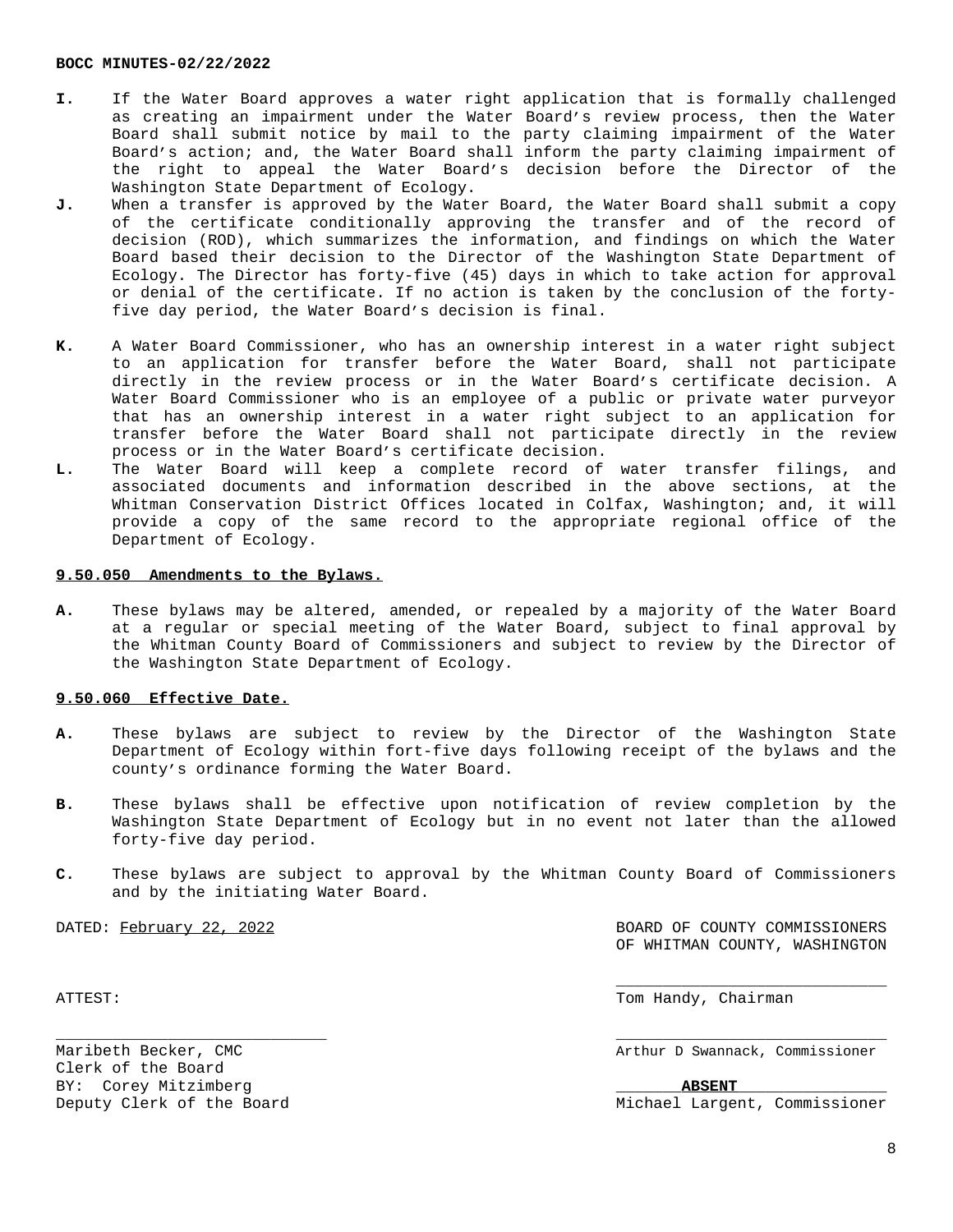**085425 14.** Commissioner Swannack **moved** Commissioner Handy **seconded** the motion and **carried** to approve the Chairman to sign a letter of appreciation to David Tysz for his contributions to the Water Conservancy Board. Water Conservancy Board Member, Ed Shultz asked the Board to appoint David Tysz as an alternate for the Water Conservancy Board.

**085426 15.** Commissioner Swannack **moved** Commissioner Handy **seconded** the motion and **carried** to approve the revisions made to the Blue Ribbon Advisory Task Committee Guiding Principles, Drawdown Process and Application to clarify details for the .09 grant(s).

# **RESOLUTION NO. 085426 BEFORE THE BOARD OF WHITMAN COUNTY COMMISSIONERS**

**In the matter of** Authorizing additional requirements to the Public Facilities (.09) Funding Process:

### 04/01/13

- 1. Ensure recommendations/awards are for only publicly owned facilities (counties/cities/towns/ports/libraries/economic development organizations) and not privately owned facilities.
- 2. State Auditor's Schedule 20 report information from awardees must include the total cost of the entire project and not just the .09 awarded funding totals.
- 3. In order to assure the 75% funding cap, all invoices will be paid at 75% up to the awarded amount.

Items #1-3 became effective retroactive to the 2012 awarded projects and for all future projects.

04/15/19

4. Any deviation from the original awarded application must have prior written approval from the county commissioners.

Item #4 became effective April 15, 2019.

#### 02/14/22

- 5. Economic Development Organizations as stated in #1 are limited only to awards that finance their economic development staff.
- 6. In addition to entities listed in #1 above, taxing districts and Public Development Authorities (PDAs), also known as "Public Corporations" in Washington Law under RCW 35.21.730 – 759, are eligible entities if the project is related to economic development derived from the creation or use of the project's Public Facilities.

This resolution to become effective at the onset of the 2022 awards cycle.

\_\_\_\_\_\_\_\_\_\_\_\_\_\_\_\_\_\_\_\_\_\_\_\_\_\_\_\_\_ \_\_\_\_\_\_\_\_\_\_\_\_\_\_\_\_\_\_\_\_\_\_\_\_\_\_\_\_\_

DATED at Colfax, Washington, this 22nd day of February, 2022

BOARD OF COUNTY COMMISSIONERS OF WHITMAN COUNTY, WASHINGTON

\_\_\_\_\_\_\_\_\_\_\_\_\_\_\_\_\_\_\_\_\_\_\_\_\_\_\_\_\_

ATTEST: The extension of the extension of the extension of the extension of the extension of the extension of the extension of the extension of the extension of the extension of the extension of the extension of the extens

Maribeth Becker, CMC and Swannack, Commissioner (Maribeth Becker, Commissioner Arthur D Swannack, Commissioner

Clerk of the Board BY: Corey Mitzimberg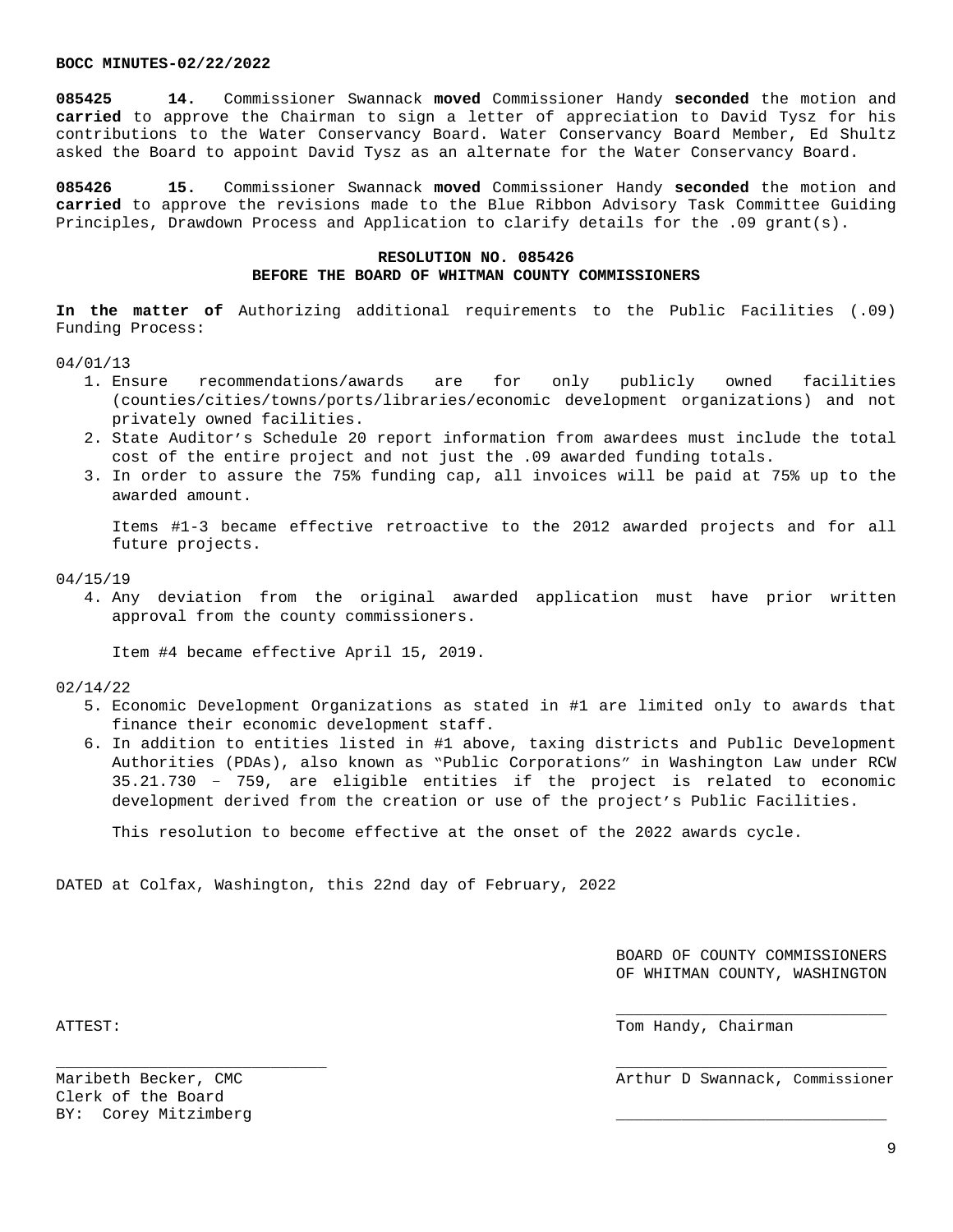Deputy Clerk of the Board Michael Largent, Commissioner

**085427 16.** Commissioner Swannack **moved** Commissioner Handy **seconded** the motion and **carried** to suspend the Temporary Emergency Leave in Response to the Shelter-in-Place/Stay-at-Home Order policy, effective March 1, 2022.

# **RESOLUTION NO. 085427 BEFORE THE BOARD OF WHITMAN COUNTY COMMISSIONERS**

**IN THE MATTER OF** updating the Whitman County Policy-8001-HR **Temporary Emergency Leave in Response to a Shelter-in-Place/Stay-at-Home Order Policy** for all employees;

**WHEREAS**, the steady decline in new cases with the current COVID-19 variant,

**WHEREAS**, The Board of County Commissioners (BOCC) may suspend, modify or end the use of emergency leave prior to the end of the order as circumstances warrant. The Board of County Commissioners (BOCC) will continue to review the status of the stay at home/shelter-in-place order and its impact on county operations. The BOCC may also reinstate emergency leave when/if circumstances change under the order.

**NOW, THEREFORE, IT IS HEREBY RESOLVED** by the Whitman County Commissioners, the use of **Temporary Emergency Leave in Response to a Shelter-in-Place/Stay-at-Home Order Policy** is hereby suspended as of March 1, 2022.

Dated this 22nd day of February, 2022 and effective as of March 1, 2022.

BOARD OF COUNTY COMMISSIONERS OF WHITMAN COUNTY, WASHINGTON

\_\_\_\_\_\_\_\_\_\_\_\_\_\_\_\_\_\_\_\_\_\_\_\_\_\_\_\_\_

ATTEST: Tom Handy, Chairman and Tom Handy, Chairman and Tom Handy, Chairman

Maribeth Becker, CMC and South Burners and Arthur D Swannack, Commissioner Clerk of the Board BY: Corey Mitzimberg **ABSENT** 

\_\_\_\_\_\_\_\_\_\_\_\_\_\_\_\_\_\_\_\_\_\_\_\_\_\_\_\_\_ \_\_\_\_\_\_\_\_\_\_\_\_\_\_\_\_\_\_\_\_\_\_\_\_\_\_\_\_\_

Deputy Clerk of the Board and Michael Largent, Commissioner

**085428 17.** The following bids were received for the Public Works Liquid Asphalt Contract.

**Bidder Basis of Award Amount** Idaho Asphalt Supply, Hauser, ID \$428,657.00 Ergon Asphalt & Emulsions, Inc., Pasco, WA \$462,090.00

The Commissioners will make an award March 7, 2022.

**085429 18.** Commissioner Swannack **moved** Commissioner Handy **seconded** the motion to approve the Whitman County Public Works Department Organizational Chart as presented. Public Works Director, Mark Storey shared this change divides the Director/County Engineer position into two separate positions which will be more efficient. Mr. Storey said the Bridge, Vegetation Control and Spray shops are combining to improve on communication, workload and efficiency. Motion **carried.**

**085430 19.** Commissioner Swannack **moved** Commissioner Handy **seconded** the motion and **carried** to approve a resolution appointing Dean Cornelison as the Whitman County Engineer.

10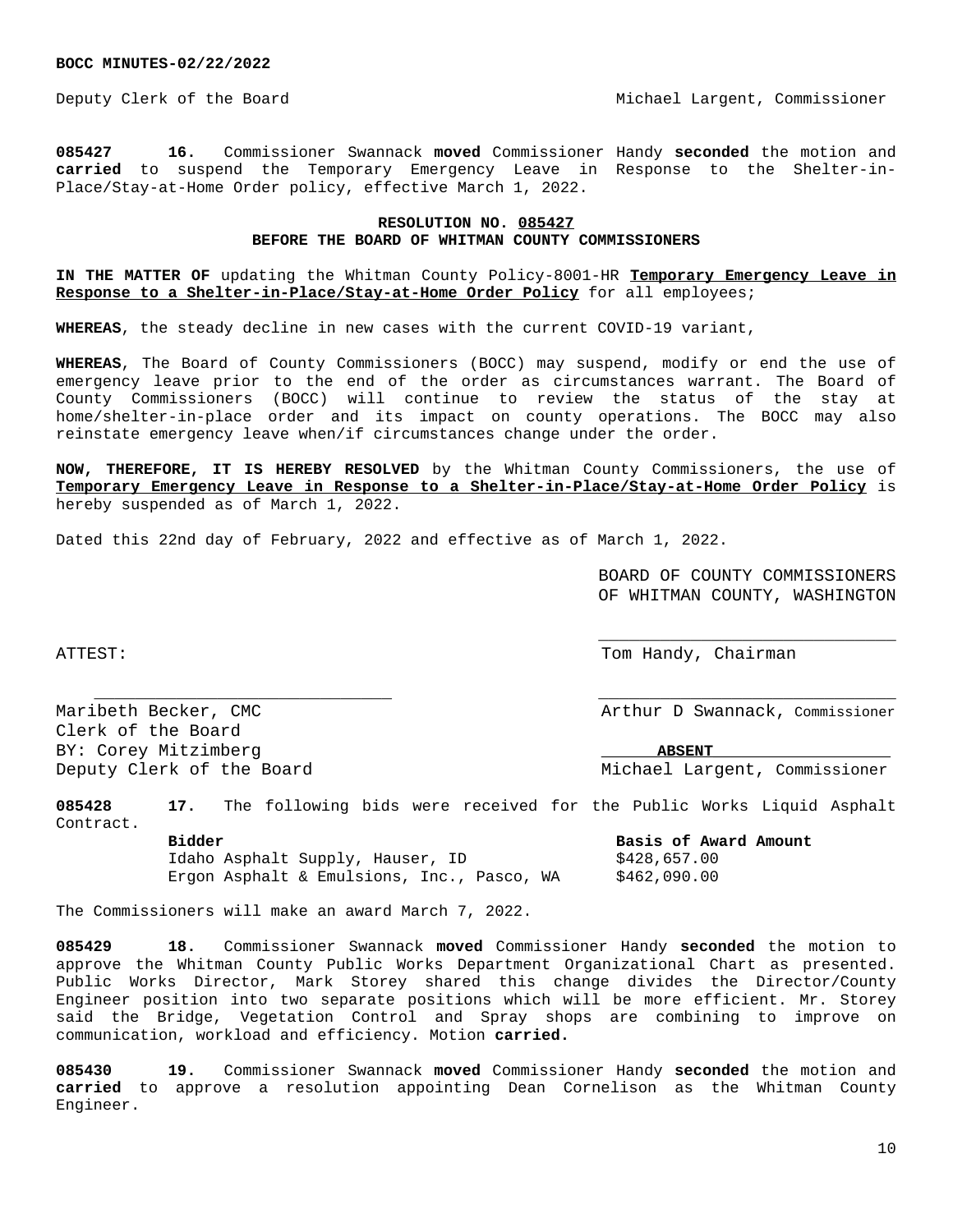# **RESOLUTION NO. 085430 BEFORE THE BOARD OF WHITMAN COUNTY COMMISSIONERS**

# **In the matter of appointing Dean Cornelison as the Whitman County Engineer provided for by Chapter 36.80 RCW.**

**WHEREAS**, the current County Engineer, Mark Storey, will no longer serve the BOCC as the County Engineer, but will remain in the employ of Whitman County as the Public Works Director,

**WHEREAS**, pursuant to the provisions of Chapter 36.80 RCW, the County legislative authority of each county shall employ a County Road Engineer on either a full time or part time basis. The County Engineer shall be a registered and licensed professional Civil Engineer under the laws of the State of Washington, duly qualified and experienced in highway and road engineering and construction. The County Engineer shall serve at the pleasure of the legislative authority; and

**WHEREAS,** the County Road Administration has adopted WAC regulations addressing vacancies in the position of County Engineer. WAC 136-12-045 provides: When final arrangements for the employment of a new County Engineer have been made, the county legislative authority or the county executive shall, within five working days, notify the County Road Administration Board in writing and shall include the following information: Name of new County Engineer, Washington registration number, start date, and contact information, including and e-mail address if available. In addition, the notification shall include a copy of the organization chart detailing the responsibilities of the County Engineer"; and

**WHEREAS,** the current County Engineer, Mark Storey, is being replaced by Dean Cornelison in that role.

**NOW THEREFORE, BE IT HEREBY RESOLVED** by the Board of County Commissioners of Whitman County, pursuant to RCW 36.80.010 and RCW 36.80.020, that the Board hereby appoints:

> Dean Cornelison, PE Washington Registration Number – 49435 310 North Main, 2nd floor PSB Colfax, WA 99111 [Dean.Cornelison@whitmancounty.net](mailto:Dean.Cornelison@whitmancounty.net) (509) 397-6206

as the Whitman County Engineer, subject to the provisions of RCW 36.80.020, without bond, commencing March 1, 2022.

Adopted this 22nd day of February, 2022.

BOARD OF COUNTY COMMISSIONERS OF WHITMAN COUNTY, WASHINGTON

\_\_\_\_\_\_\_\_\_\_\_\_\_\_\_\_\_\_\_\_\_\_\_\_\_\_\_\_\_

ATTEST: Tom Handy, Chairman

\_\_\_\_\_\_\_\_\_\_\_\_\_\_\_\_\_\_\_\_\_\_\_\_\_\_\_\_\_ \_\_\_\_\_\_\_**ABSENT**\_\_\_\_\_\_\_\_\_\_\_\_\_\_\_\_ Maribeth Becker, CMC and Michael Largent, Commissioner

Clerk of the Board BY: Corey Mitzimberg

Deputy Clerk of the Board **Arthur Swannack, Commissioner** Arthur Swannack, Commissioner

**085431 20.** Commissioner Swannack **moved** Commissioner Handy **seconded** the motion to approve a resolution to temporarily close a portion of Wawawai Road to "through traffic"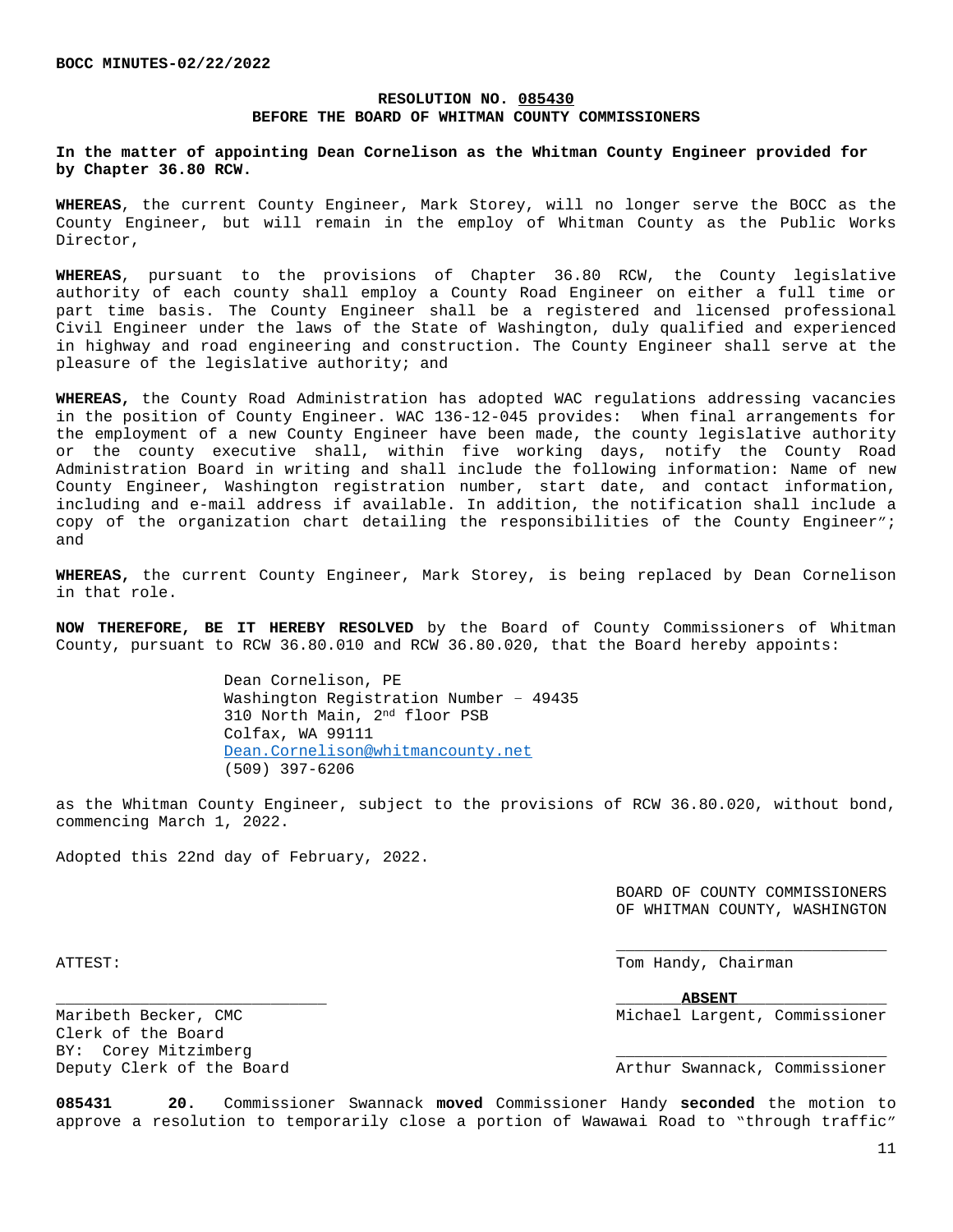from Wawawai park to the Steptoe Canyon for the 2022 Snake River Half Marathon on March 5, 2022 from 8:30 a.m. to 2:00 p.m. Mr. Storey shared this has been done in the past and will probably continue into the future. Motion **carried**.

# **RESOLUTION No.085431 BEFORE THE BOARD OF WHITMAN COUNTY COMMISSIONERS**

# **In the matter of temporarily closing a portion of Wawawai Road #9000, Whitman County Washington.**

BEFORE THE BOARD OF COUNTY COMMISSIONERS of Whitman County, Washington in the matter of temporarily closing a portion of a certain road pursuant to R.C.W. 47.48.010;

WHEREAS, it is desired that the Wawawai Rd. No. 9000, From Wawawai Park to Steptoe Canyon Road, should be temporarily closed to "through traffic" for the 2022 Snake River Canyon Half Marathon on March 5, 2022 from 8:30 a.m. to 2:00 p.m.;

IT IS HEREBY RESOLVED, that a portion of Wawawai Rd. No. 9000 be temporarily closed to vehicular "through" traffic from Wawawai Park to Steptoe Canyon Road, commencing on Saturday March 5, 2022 from 8:30 a.m. to 2:00 p.m.

ADOPTED this 22nd day of February 2022.

BOARD OF COUNTY COMMISSIONERS OF WHITMAN COUNTY, WASHINGTON

\_\_\_\_\_\_\_\_\_\_\_\_\_\_\_\_\_\_\_\_\_\_\_\_\_\_\_\_\_

ATTEST: Tom Handy, Chairman and Chairman and Chairman and Chairman and Chairman and Chairman and Chairman and Chairman and Chairman and Chairman and Chairman and Chairman and Chairman and Chairman and Chairman and Chairman

Maribeth Becker, CMC and Swannack, Commissioner Clerk of the Board BY: Corey Mitzimberg **ABSENT** 

Deputy Clerk of the Board Michael Largent, Commissioner

**085432 21.** Commissioner Swannack **moved** Commissioner Handy **seconded** the motion to approve a resolution of intent to vacate and abandon a portion of Almota Road #8000, Klaus Road #8090, Aeschliman Road #8095 and Long Hollow Road #8230. Public Works Director, Mark Storey said that the portion of the roads being vacated were purchased to widen existing roads. The vacations listed are portions of the road no longer needed. Motion **carried.**

\_\_\_\_\_\_\_\_\_\_\_\_\_\_\_\_\_\_\_\_\_\_\_\_\_\_\_\_\_ \_\_\_\_\_\_\_\_\_\_\_\_\_\_\_\_\_\_\_\_\_\_\_\_\_\_\_\_\_

# **RESOLUTION NO. 085432 BEFORE THE BOARD OF WHITMAN COUNTY COMMISSIONERS**

**In the matter of intent to vacate and abandon portions of the Almota Road, No. 8000; Klaus Road, No. 8090; Aeschliman Road, No. 8095; and Long Hollow Road, No. 8230 as shown on the plans for construction of C.R.P. No. 8000-8 located in the SW ¼ of Section 8; the** NW 1/4 of Section 17; the NE 1/4 of Section 18 and SE 1/4 of Section 18; the NE 1/4 of Section 19, the SE 1/4 of Section 19 and the SW 1/4 of Section 19; the NW 1/4 of Section 20; the NW 1/4 **of Section 30 and the SW ¼ of Section 30, Township 15 North, Range 43 East W.M., and the NE ¼ of Section 25 and SE ¼ of Section 25, Township 15 North, Range 42 East W.M., Whitman County, Washington.** 

WHEREAS, the Whitman County Board of County Commissioners considers useless, for the public, portions of the Almota Road, No. 8000; Klaus Road, No. 8090; Aeschliman Road, No. 8095; and Long Hollow Road, No. 8230 as shown on the plans for construction of C.R.P. No. 8000-8 located in the SW 1/4 of Section 8; the NW 1/4 of Section 17; the NE 1/4 of Section 18 and SE  $\frac{1}{4}$  of Section 18; the NE  $\frac{1}{4}$  of Section 19, the SE  $\frac{1}{4}$  of Section 19 and the SW  $\frac{1}{4}$  of Section 19; the NW  $\frac{1}{4}$  of Section 20; the NW  $\frac{1}{4}$  of Section 30 and the SW  $\frac{1}{4}$  of Section 30,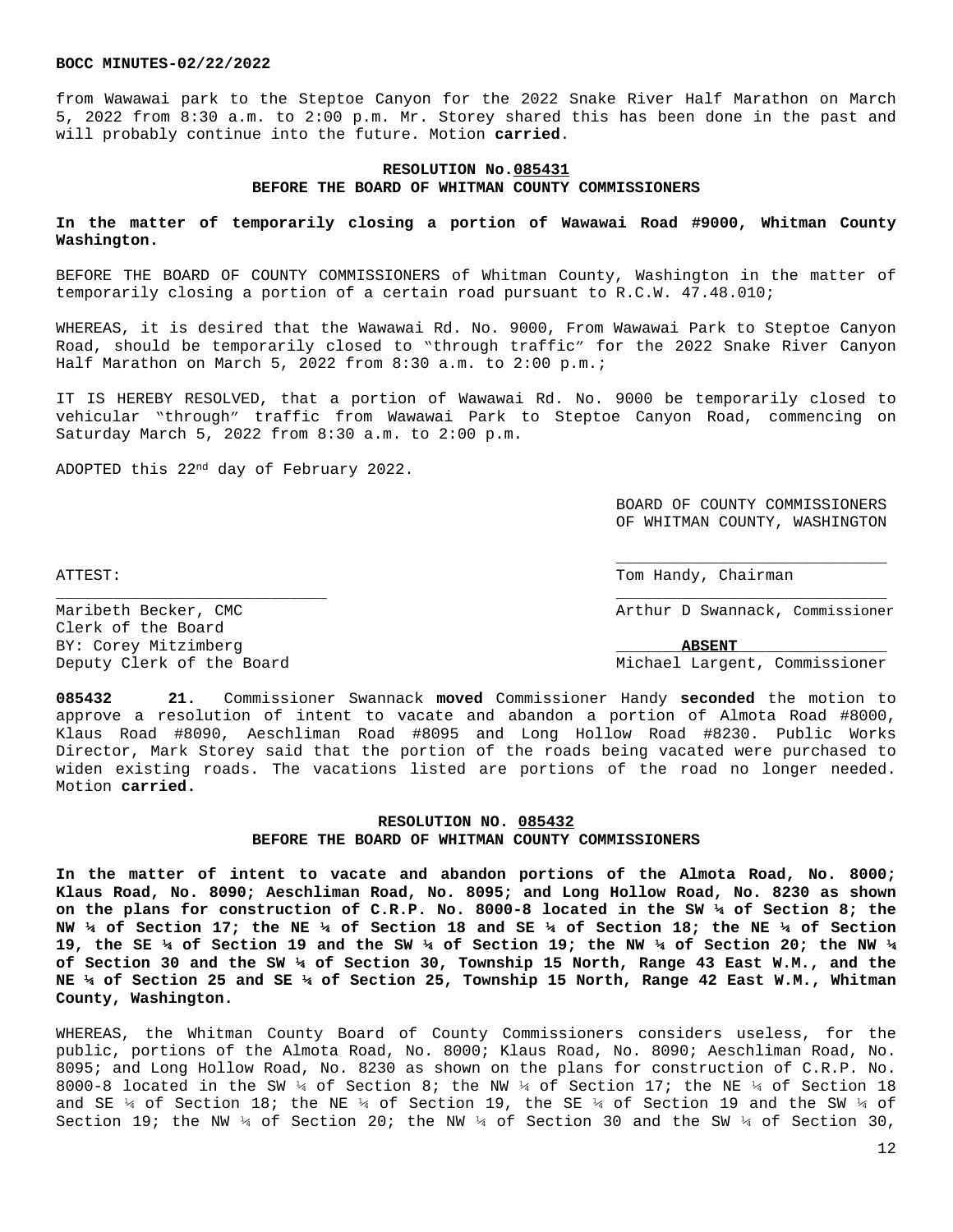Township 15 North, Range 43 East W.M., and the NE ¼ of Section 25 and SE ¼ of Section 25, Township 15 North, Range 42 East W.M., Whitman County, Washington, and based on RCW 36.87.010 it is hereby declared the intention of the Board of County Commissioners of Whitman County, Washington, to vacate and abandon said portions of said Roads.

WHEREAS, pursuant to RCW 36.87.040, before a final decision can be reached on said vacation, the Whitman County Engineer shall investigate and prepare a report on the proposed vacation.

NOW, THEREFORE, BE IT RESOLVED that those portions of the Almota Road, No. 8000; Klaus Road, No. 8090; Aeschliman Road, No. 8095; and Long Hollow Road, No. 8230 as shown on the plans for construction of C.R.P. No. 8000-8 located in the SW ¼ of Section 8; the NW ¼ of Section 17; the NE  $\frac{1}{4}$  of Section 18 and SE  $\frac{1}{4}$  of Section 18; the NE  $\frac{1}{4}$  of Section 19, the SE ¼ of Section 19 and the SW ¼ of Section 19; the NW ¼ of Section 20; the NW ¼ of Section 30 and the SW  $\frac{1}{4}$  of Section 30, Township 15 North, Range 43 East W.M., and the NE  $\frac{1}{4}$  of Section 25 and SE  $\frac{1}{4}$  of Section 25, Township 15 North, Range 42 East W.M., Whitman County, Washington, more particularly described as follows: All those portions of said Almota Road; said Klaus Road; said Aeschliman Road; and said Long Hollow Road being replaced by new alignments for County Road Project No. C.R.P. 8000-8 Almota Road, recorded in the Whitman County Engineers office, and lying outside the new County road right of ways, as shown on said road construction plans, is preliminarily found to be of no use to Whitman County and that the vacation of said roads may be in the best interest of Whitman County except that portion of said Almota Road that lies between Engineer's station 88+75.00 left and station 89+50.00 left.

IT IS FURTHER RESOLVED that pursuant to RCW 36.87.040 the Whitman County Engineer shall investigate and prepare a report on the issue of vacating portions of said Roads.

IT IS FURTHER RESOLVED that this resolution be entered upon the minutes of this Board.

DATED at Colfax, Washington, this 22nd day of February, 2022.

BOARD OF COUNTY COMMISSIONERS OF WHITMAN COUNTY, WASHINGTON

\_\_\_\_\_\_\_\_\_\_\_\_\_\_\_\_\_\_\_\_\_\_\_\_\_\_\_\_\_

ATTEST: Tom Handy, Chairman and Chairman and Chairman and Chairman and Chairman and Chairman and Chairman and Chairman and Chairman and Chairman and Chairman and Chairman and Chairman and Chairman and Chairman and Chairman

Maribeth Becker, CMC Arthur D Swannack, Commissioner

Deputy Clerk of the Board Michael Largent, Commissioner

Clerk of the Board BY: Corey Mitzimberg **ABSENT** 

**085433 22.** Commissioner Swannack **moved** Commissioner Handy **seconded** the motion and **carried** to approve publishing a notice of intent to vacate and abandon a portion of Almota Road #8000, Klaus Road #8090, Aeschliman Road #8095 and Long Hollow Road #8230 with the hearing to be held March 21, 2022 at 10:45 a.m. in the Public Service Building Auditorium.

\_\_\_\_\_\_\_\_\_\_\_\_\_\_\_\_\_\_\_\_\_\_\_\_\_\_\_\_\_ \_\_\_\_\_\_\_\_\_\_\_\_\_\_\_\_\_\_\_\_\_\_\_\_\_\_\_\_\_

**085434 23.** Commissioner Swannack **moved** Commissioner Handy **seconded** the motion to approve a resolution of intent to vacate and abandon all of Jessen Road. Mr. Storey said this road has not been used as a road since the early 1930's, therefore does not need to kept as a right of way. Closing Jessen Road would not land lock any properties and is currently primarily used by farmers in that area. Motion **carried.**

# **RESOLUTION NO. 085434 BEFORE THE BOARD OF WHITMAN COUNTY COMMISSIONERS**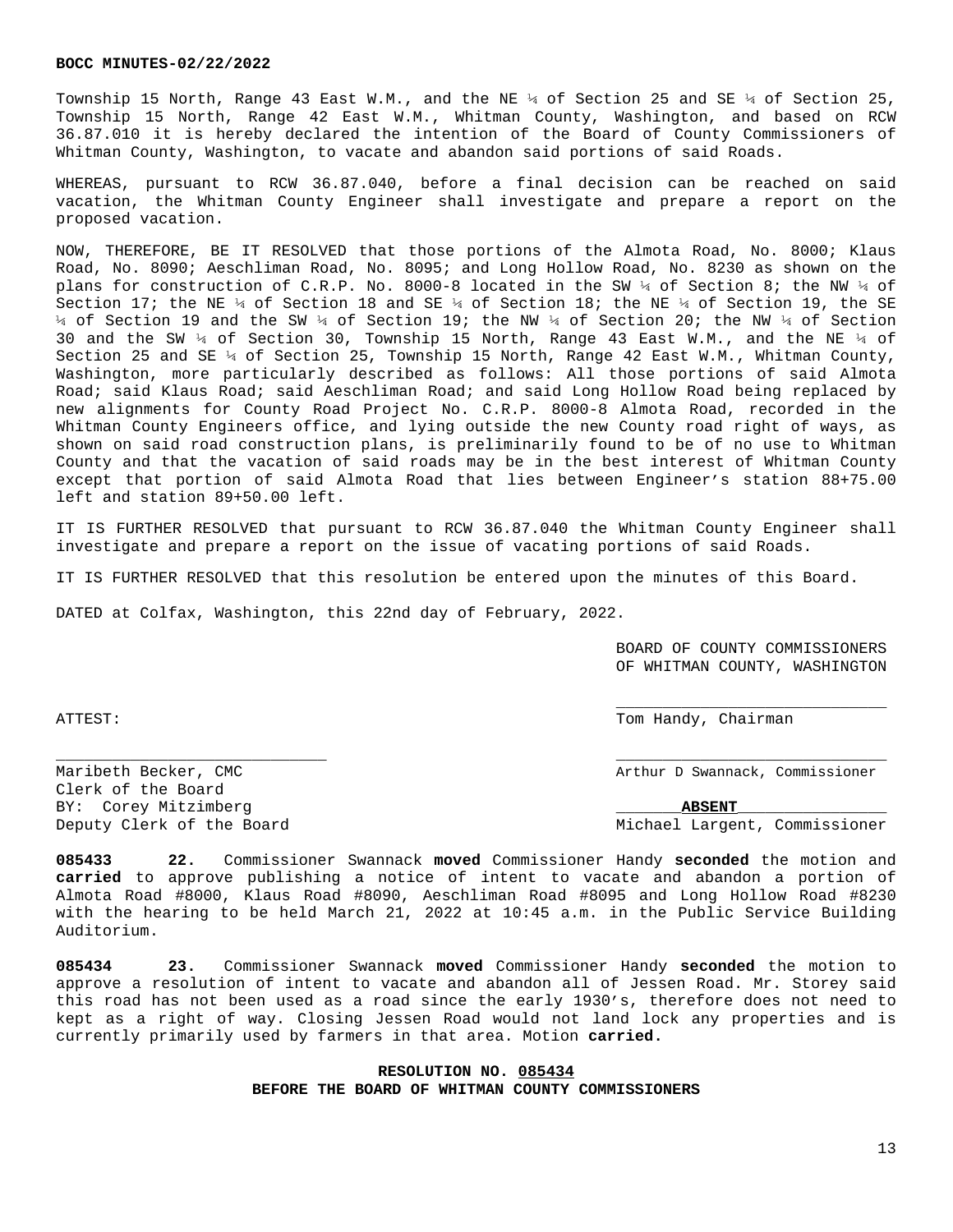**In the matter of intent to vacate and abandon all of the Jessen Road in the East ½ of Section 18, Township 20 North, Range 44 East, W.M., Whitman County, Washington.**

WHEREAS, the Whitman County Board of County Commissioners considers useless, for the public, all of the Jessen Road located in the East ½ of Section 18, Township 20 North, Range 44 East, W.M., in Whitman County, Washington, and based on RCW 36.87.010 it is hereby declared the intention of the Board of County Commissioners of Whitman County, Washington, to vacate and abandon said Jessen Road.

WHEREAS, pursuant to RCW 36.87.040, before a final decision can be reached on said vacation, the Whitman County Engineer shall investigate and prepare a report on the proposed vacation.

NOW, THEREFORE, BE IT RESOLVED that the Jessen Road located in the East ½ of Section 18, Township 20 North, Range 44 East, W.M., in Whitman County, Washington, more particularly described as follows: All of the Jessen Road lying south of the southerly right of way line of Pandora Road, County Road No. 0010 and north of the northerly right of way line of St. John Road, County Road No. 0050. Jessen Road distance is approximately 1.0 mile.

IT IS FURTHER RESOLVED that pursuant to RCW 36.87.040 the Whitman County Engineer shall investigate and prepare a report on the issue of vacating the Jessen Road.

IT IS FURTHER RESOLVED that this resolution be entered upon the minutes of this Board.

DATED at Colfax, Washington, this 22nd day of February, 2022.

BOARD OF COUNTY COMMISSIONERS OF WHITMAN COUNTY, WASHINGTON

\_\_\_\_\_\_\_\_\_\_\_\_\_\_\_\_\_\_\_\_\_\_\_\_\_\_\_\_\_

ATTEST: Tom Handy, Chairman

Maribeth Becker, CMC Arthur D Swannack, Commissioner

Clerk of the Board BY: Corey Mitzimberg  $\qquad \qquad \qquad$ Deputy Clerk of the Board Michael Largent, Commissioner

**085435 24.** Commissioner Swannack **moved** Commissioner Handy **seconded** the motion and **carried** to approve publishing a notice of intent to vacate and abandon all of Jessen Road with the hearing to be held March 21, 2022 at 10:45 a.m. in the Public Service Building Auditorium.

\_\_\_\_\_\_\_\_\_\_\_\_\_\_\_\_\_\_\_\_\_\_\_\_\_\_\_\_\_ \_\_\_\_\_\_\_\_\_\_\_\_\_\_\_\_\_\_\_\_\_\_\_\_\_\_\_\_\_

## **DIVISION UPDATES:**

**D085435A 25.** The following division updates provided by Public Works staff.

## **Solid Waste Division:**

**D085435B 25A.** Director Mark Storey shared 90% of the plans for the scale project at the landfill have been received, reviewed and are in the process of being updated with corrections needed. The intent is to go out for bid March 7, 2022 with the award being April 7, 2022. He also shared there is push to get a contractor so the project can be completed by Thanksgiving 2022.

## **Engineering Division:**

**D085435C 25B.** County Engineer, Dean Cornelison said paving is planned to start the first of March at the Port of Wilma and should take 2-3 days with an additional day for striping. The Port of Wilma project should be completed the first week of April.

## **Maintenance Division:**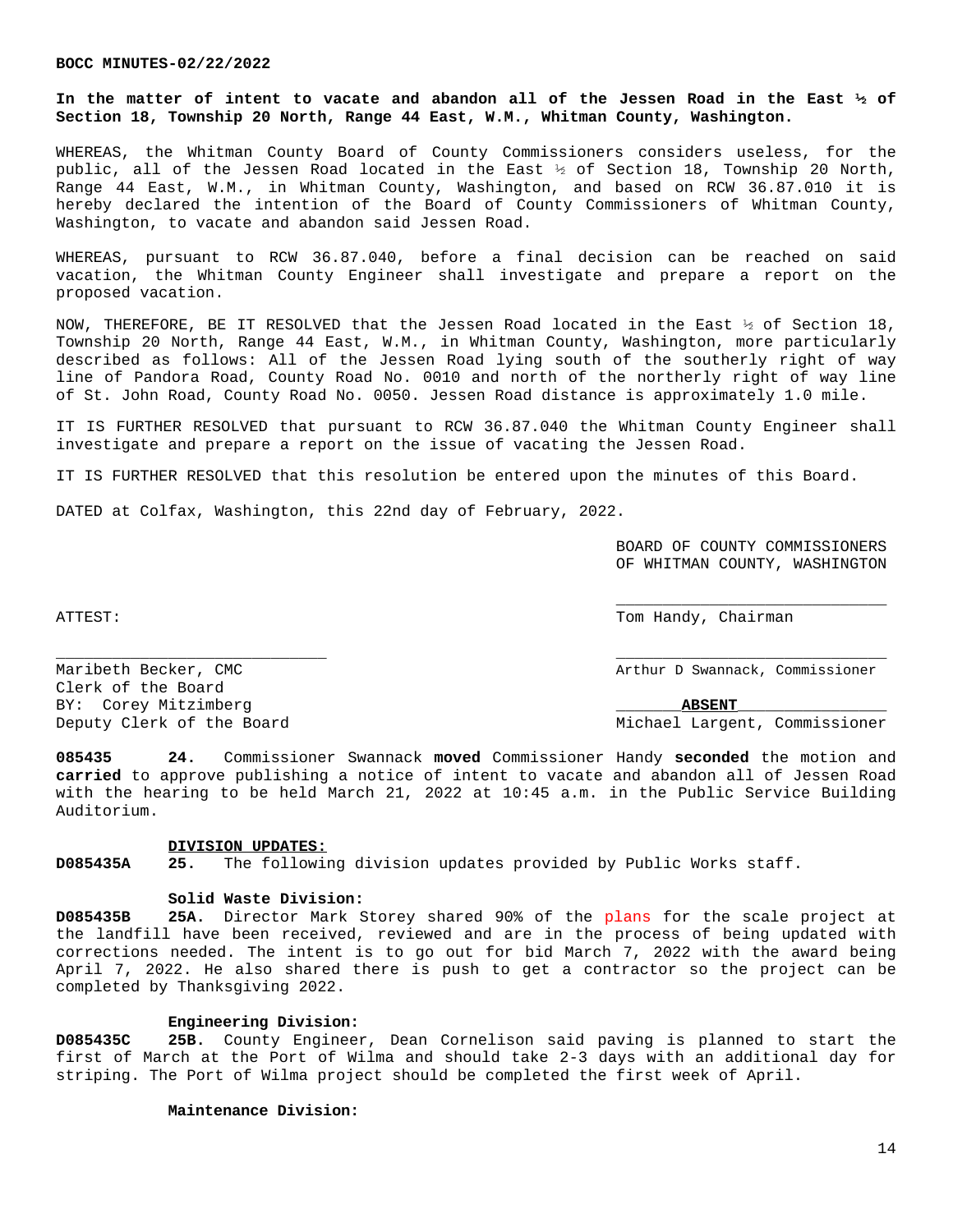**D085435D 25C.** Brandon Kruger, Maintenance Operations Manager shared the weather is holding up tree trimming as well as grading and the opening of roads. Warmer, dryer weather is needed to continue.

#### **Administration Division:**

**085436 25D.** Mr. Storey shared summer hours will begin March 14th with the beginning of Daylight Savings time. He noted the office will continue to be open Monday through Friday from 8:00 a.m. to 5:00 p.m.

#### **CORRESPONDENCE:**

**D08546A 26.** The following correspondence was received:

**085437 26A.** Notice of liquor license due to expire 05-31-2022 was received from the Washington State liquor and Cannabis Board.

**085438 26B.** Notice of liquor license due to expire 07-31-2022 was received from the Washington State liquor and Cannabis Board

**085439 27.** Commissioners' pending list reviewed. With David Tysz in the audience and no longer a full time member of the Water Conservancy Board, Commissioner Swannack asked if he would be interested in joining the Planning Commission. Mr. Tysz responded yes. An application will be sent to him to become a member of the Planning Commission.

**D08539A 28.** Approved documents signed.

# **12:00 p.m. – Recess.**

#### **1:30 p.m. – Reconvene/Workshop/Board Business Continued.**

**Present:** Denis Tracy, Kristina Cooper (left: 1:50), Jessica Jensema, (arrived: 2:00 p.m.) Brandy Dean, Adam Turnidge, Rob Jeanks (left: 2:40) and (arrived: 2:40 p.m.)Jack Knudsen **Remotely:** Bailey Wiedmer and Kelli Campbell.

**085439-085440 29-30.** The following items were discussed but no action was taken.

• Prosecutor Staffing The Courthouse Water Line Replacement

# **2:45 p.m. – Recess.**

**D085440A THE BOARD OF WHITMAN COUNTY COMMISSIONERS** met in Conference Room B in the Whitman County Public Service Building, Colfax, Washington on **Wednesday, February 23**, **2022** at **1:00 p.m.** Tom Handy Chairman, Arthur D Swannack and Michael Largent Commissioners, attended.

## **1:00 p.m. – Reconvene/Board Business Continued/Executive Session.**

**Present:** Kelli Campbell, Bailey Wiedmer, Sheriff Brett Meyers and County Prosecutor Denis Tracy.

**085441 31.** Commissioner Largent **moved** Commissioner Swannack **seconded** the motion and **carried** to go into executive session with the above individual**(s)** until **3:00 p.m.** in accordance with RCW 42.30.140(4)(a) for matters related to negotiations.

#### **3:00 p.m. – Return to Open Session/Recess.**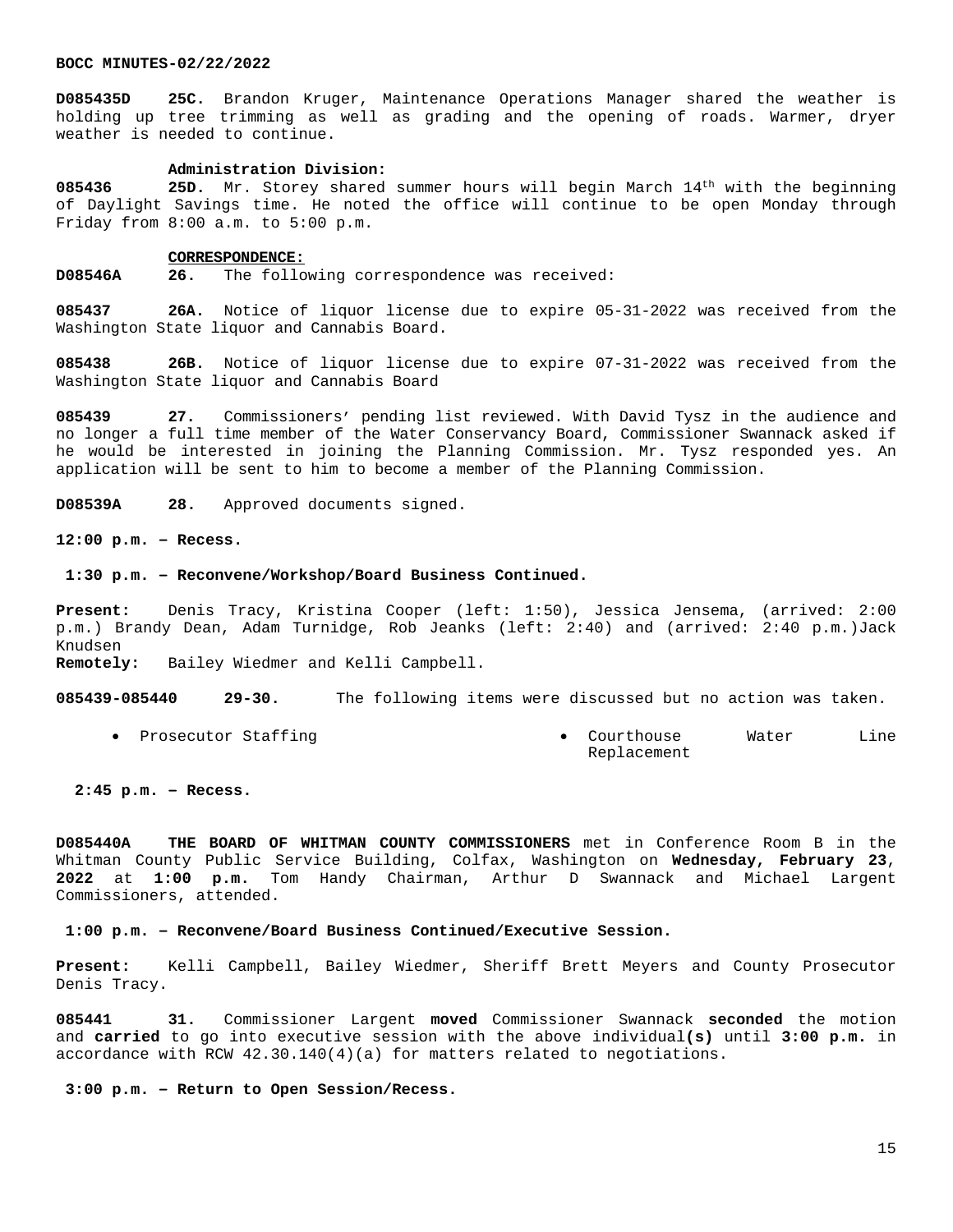**D085441A THE BOARD OF WHITMAN COUNTY COMMISSIONERS** met in the Auditorium in the Whitman County Public Service Building, Colfax, Washington on **Monday, February 28**, **2022** at **9:00 a.m.** Tom Handy Chairman, Arthur D Swannack (remotely) and Michael Largent (remotely) Commissioners, and Corey Mitzimberg, Deputy Clerk of the Board attended.

#### **9:00 a.m. – Reconvene/Board Business Continued.**

**D085441B 32.** Approved consent agenda items signed.

**085442 33.** Treasurers Wire Transfers and Check Report in the amount of **\$144,191.48,** and General/Veterans' Relief/Payroll warrants numbered **359523-359610** for **\$861,241.28** approved.

**085443-085446 33A.** Whitman County American Rescue Plan Act Non-Profit Relief contracts.

**085447-085460 34.** Personnel change orders approved.

 **9:05 a.m. – BOCC Workshop.**

**Remotely:** Bailey Wiedmer, Brandon Kruger, Chris Nelson, Chris Skidmore, Crystn Guenthner, Cynthia Hayward, Denis Tracy, Fletcher Aukerman, Jacy Leach, Jessica Jensema, Kelli Campbell, Lance Bishop, Mark Storey, Sharron Cunningham, and Anthony Kuipers.

**085461 35.** The following items were discussed but no action was taken.

- Rent of 2305 Hopkins Rd, Pullman Prosecutor Personnel Change Orders
- Road amendment meeting

# **9:45 a.m. – Recess**

**10:45 a.m. – Reconvene/Board Business Continued.**

**Present:** Mark Storey and Dean Cornelison. **Remotely:** Jacy Leach, Lance Bishop, Jessica Jensema, Bailey Wiedmer and Kelli Campbell.

**085462 36.** Commissioner Largent **moved** Commissioner Swannack **seconded** the motion and **carried** to amend the agenda adding item #37.

**085463 37.** The following bids were received for the Public Works Doneen Quarry Project.

> Shawnee Rock, Inc., Pullman, WA  $$434,925.00$ Seubert Excavators, Inc., Cottonwood, WA \$0.00 - No Bid

**Bidder Basis of Award Amount**

The Commissioners will make an award March 7, 2022.

## **11:00 a.m. – Adjournment.**

**D08563A** Commissioner Largent **moved** to adjourn the **February 22nd** and **February 28th, 2022** meeting. Motion **seconded** by Commissioner Swannack and **carried**. The Board will meet in regular session, in the Auditorium of the Whitman County Auditorium, Colfax, Washington, on **March 7, 2022**. The foregoing action made this **28th** day of **February 2022**.

> ss/ ARTHUR D SWANNACK, COMMISSIONER ss/ MICHAEL LARGENT, COMMISSIONER

\_\_\_\_\_\_\_\_\_\_\_\_\_\_\_\_\_\_\_\_\_\_\_\_\_\_\_\_\_ \_\_\_\_\_\_\_\_\_\_\_\_\_\_\_\_\_\_\_\_\_\_\_\_\_\_\_\_\_